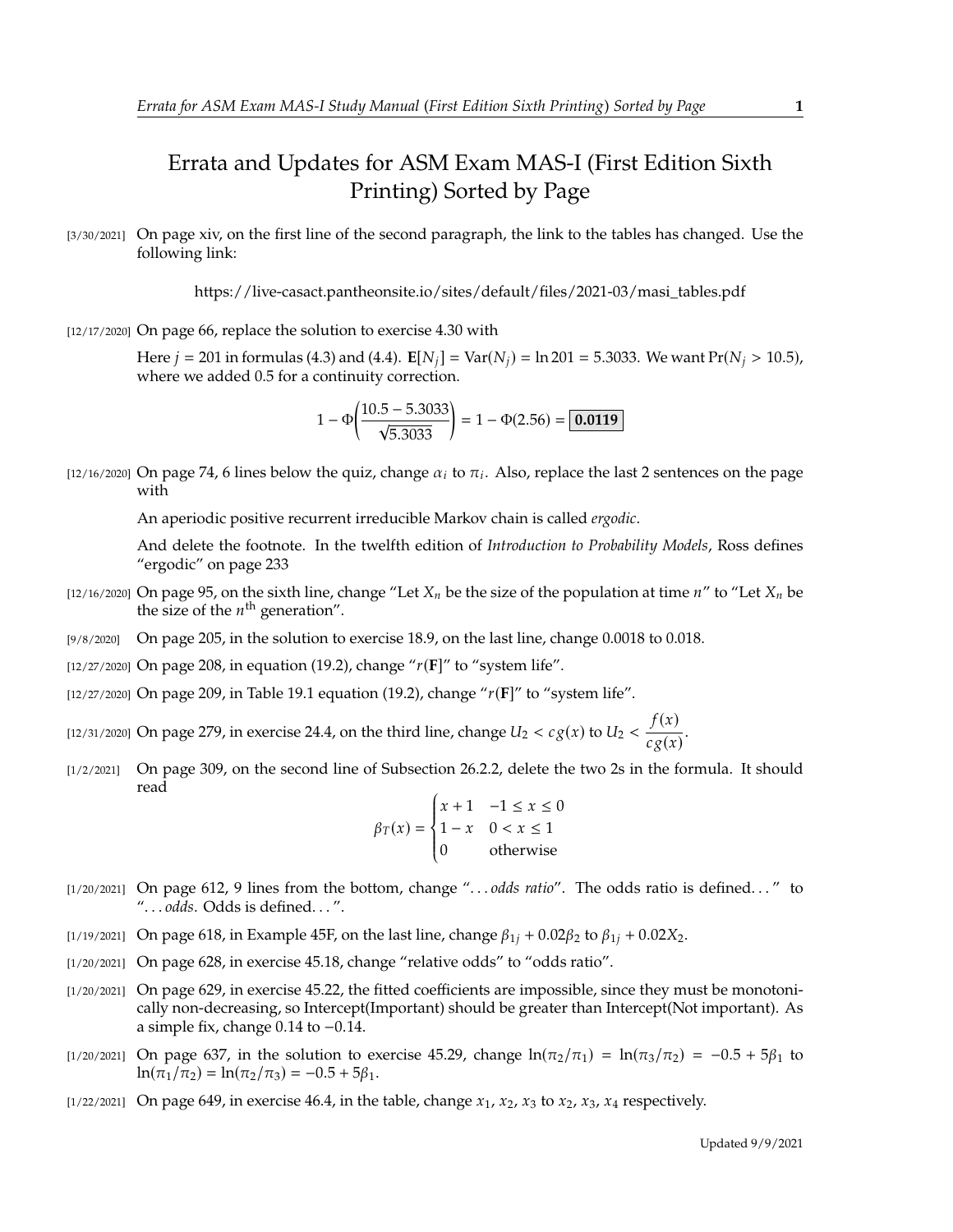- $[1/22/2021]$  On page 659, in the solution to exercise 46.19, on the second to last line, there should be a line break between  $\binom{2.698}{6.12}$  and **b**<sup>(1)</sup>.
- [1/23/2021] On page 671, in exercise 47.14, the last sentence should be "Calculate the scores vector for  $\mu$  and  $\sigma$ .
- [1/23/2021] On page 672, in exercise 47.17, the fifth model should include **x**1; replace **x**2, **x**3, **x**4, **x**<sup>5</sup> with **x**1, **x**2, **x**3, **x**4, **x**5.
- [1/24/2021] On page 678, on the displayed line 8 lines from the bottom of the page, change  $(\mathbf{y} \widehat{\mathbf{y}}^T)$  to  $(\mathbf{y} \widehat{\mathbf{y}})^T$ .
- [3/17/2021] On page 697.2, change the last sentence of Quiz 49-1 to

Determine the lowest significance level (1%, 2%, 5%, 10%, 20%) at which the hypothesis is rejected.

[3/17/2021] On pages 697–698, there are several errors in the solution to Example 49C. Here is the correct solution:

**SOLUTION:** The restriction means

$$
y_i = \beta_1 + \beta_2 x_{i2} + (\beta_2 + 1)x_{i3} + \varepsilon_i
$$

Collecting  $\beta_1$  terms, this becomes

$$
y_i - x_{i3} = \beta_1 + \beta_2(x_{i2} + x_{i3}) + \varepsilon_i
$$

We now compute the error sum of squares for both models. For the original 3-parameter model, the design matrix is

$$
\mathbf{X} = \begin{pmatrix} 1 & 1 & 2 \\ 1 & 2 & 1 \\ 1 & 3 & 7 \\ 1 & 5 & 3 \\ 1 & 7 & 4 \\ 1 & 8 & 10 \end{pmatrix}
$$

The fitted parameters are

$$
(\mathbf{X}^{\mathsf{T}}\mathbf{X})^{-1} = \begin{pmatrix} 0.67965 & -0.08432 & -0.03280 \\ -0.08432 & 0.04421 & -0.02383 \\ -0.03280 & -0.02383 & 0.03024 \end{pmatrix}
$$

$$
\mathbf{X}^{\mathsf{T}}\mathbf{y} = \begin{pmatrix} 104.2 \\ 714.6 \\ 799.2 \end{pmatrix}
$$

$$
(\mathbf{X}^{\mathsf{T}}\mathbf{X})^{-1}\mathbf{X}^{\mathsf{T}}\mathbf{y} = \begin{pmatrix} 8.8184 \\ 0.7220 \\ 2.5378 \end{pmatrix}
$$

The fitted values are  $\hat{y}_i = 14.61, 12.80, 28.75, 20.04, 24.03, 39.98$ . The error sum of squares is  $\sum (y_i - \hat{y}_i)^2 = 56.52.$ 

For the alternative regression, the revised variables are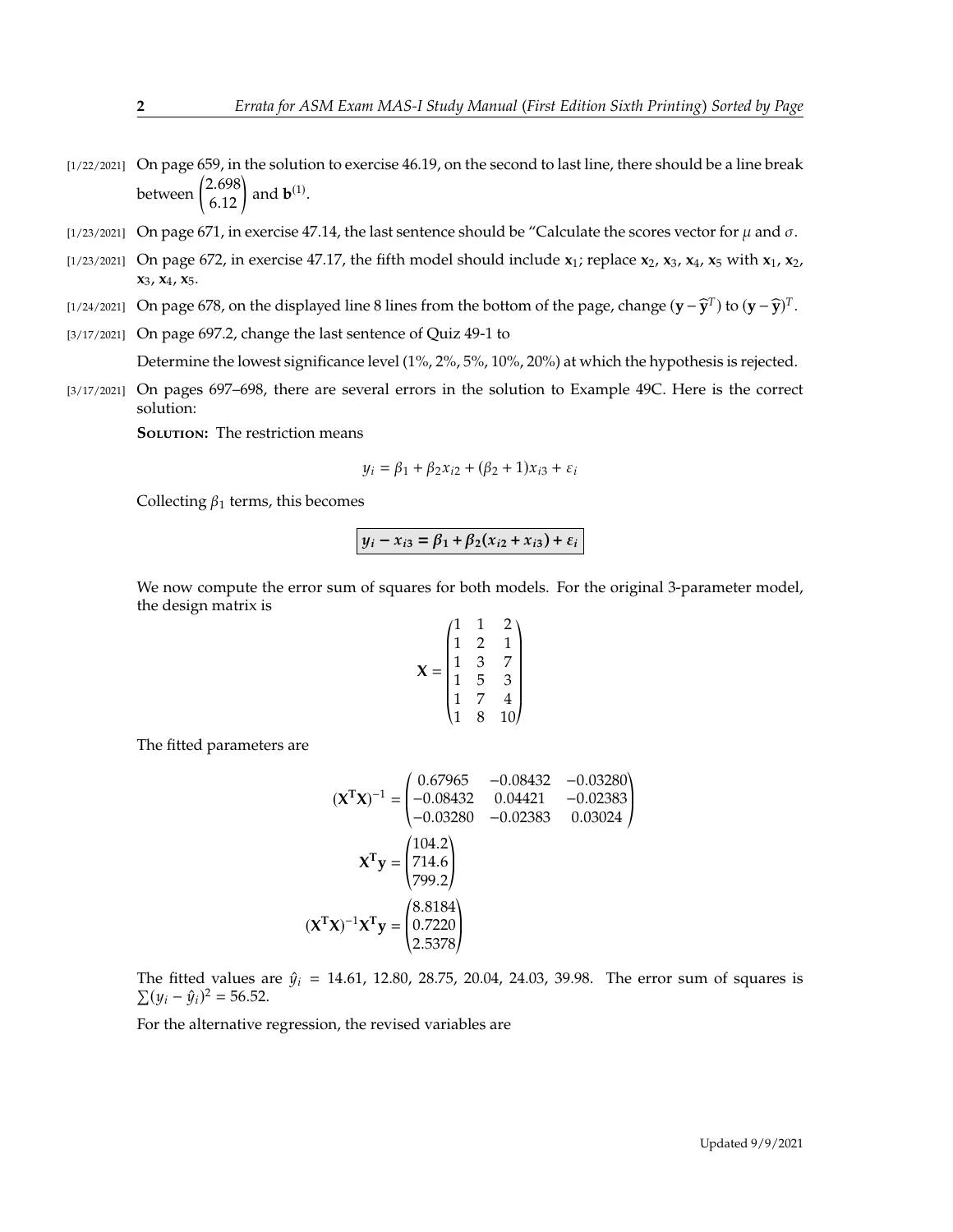| $x_2 + x_3$ | $y - x_3$ |
|-------------|-----------|
| 3           | 8.1       |
| 3           | 14.0      |
| 10          | 23.5      |
| 8           | 21.3      |
| 11          | 16.9      |
| 18          | 29.4      |

Let the revised independent variable be  $x^* = x_2 + x_3$  and let the revised dependent variable be **y**<sup>\*</sup> = **y** − **x**<sub>3</sub>. So we are fitting  $y_i^* = \beta_1 + \beta_2 x_i^*$ .

The fitted parameters are

$$
b_2 = \frac{\sum (x_i^* - \bar{x}^*)(y_i^* - \bar{y}^*)}{\sum (x_i^* - \bar{x}^*)^2} = \frac{186.97}{158.83} = 1.1765
$$
  

$$
b_1 = \bar{y}^* - b_2 \bar{x}^* = 18.867 - 1.1765(8.8333) = 8.4743
$$

Recall that the error sum of squares is the total sum of squares,  $\sum (y_i^* - \bar{y}^*)^2$ , minus the regression<br>sum of squares,  $\sum (\hat{y}_i^* - \bar{y}_i^*)^2$ . Since  $\hat{y}_i^* = h + h \hat{y}_i^*$  and  $\bar{y}_i^* = h + h \bar{y}_i^*$ . The regression sum of squares,  $\sum (\hat{y}_i^* - \bar{y}^*)^2$ . Since  $\hat{y}_i^* = b_1 + b_2 x_i^*$  and  $\bar{y}^* = b_1 + b_2 \bar{x}^*$ , The regression sum of squares is  $\sum b_2^2 (x_i^* - \bar{x}^*)^2$ . Now,  $\sum (y_i^* - \bar{y}^*)^2 = 281.8133$  and  $\sum (x_i^* - \bar{x}^*)^2 = 158.8333$ . Therefore the error sum  $\sum_{i=1}^{n}$  of squares is

$$
\sum_{i}(y_i^* - \bar{y}^*)^2 - b_2^2 \sum_{i}(x_i^* - \bar{x}^*)^2 = 282.8133 - 1.1771^2(158.8333) = 61.97
$$

Since  $n = 6$  and  $p = 3$ , then  $n - p = 3$ . Also, the number of restrictions is  $q = 1$ . The F statistic is

$$
F_{q,n-p} = F_{1,3} = \frac{(61.97 - 56.52)/1}{(56.52/3)} = \boxed{0.2888}
$$

- [8/31/2021] On page 699, on the third line of the fourth paragraph of Section 49.2, change "low" (at the end of the sentence) to "high".
- [12/17/2020] On page 712, in the solution to exercise 49.18, on the last line, change  $F_{2,814}$  to  $F_{3,814}$ .
- [3/17/2021] On page 714, change the last sentence of the solution to Quiz 49-1 to So 20% is the lowest significance level at which the hypothesis is rejected.
- [9/9/2021] On page 721, delete exercise 50.14, which is a duplicate of exercise 50.9.
- [12/18/2020] On page 726, in exercise 51.4, in the third bullet, change  $x$  to  $x_2$ .
- [3/30/2021] On page 749, in exercise 52.17II, change "all  $i$  and  $j$ " to "some  $i$  and  $j$ ".
- [9/27/2020] On page 761, in the solution to exercise 52.23, on the third line, change 200 to 400.
- [3/30/2021] On page 773, exercise 53.14 is defective in that you are not given the size of the cell,  $n_5$ , so you cannot calculate the deviance residual.
- [9/27/2020] On page 776, in the solution to exercise 53.11, on the third line, the last expression in the parentheses is incorrect. The line should read

$$
C = 2 \sum y_i \ln \left( \frac{\hat{y}_i}{\bar{y}} \right) = 2 \left( \sum y_i \ln \hat{y}_i - (\ln \bar{y}) \sum y_i \right)
$$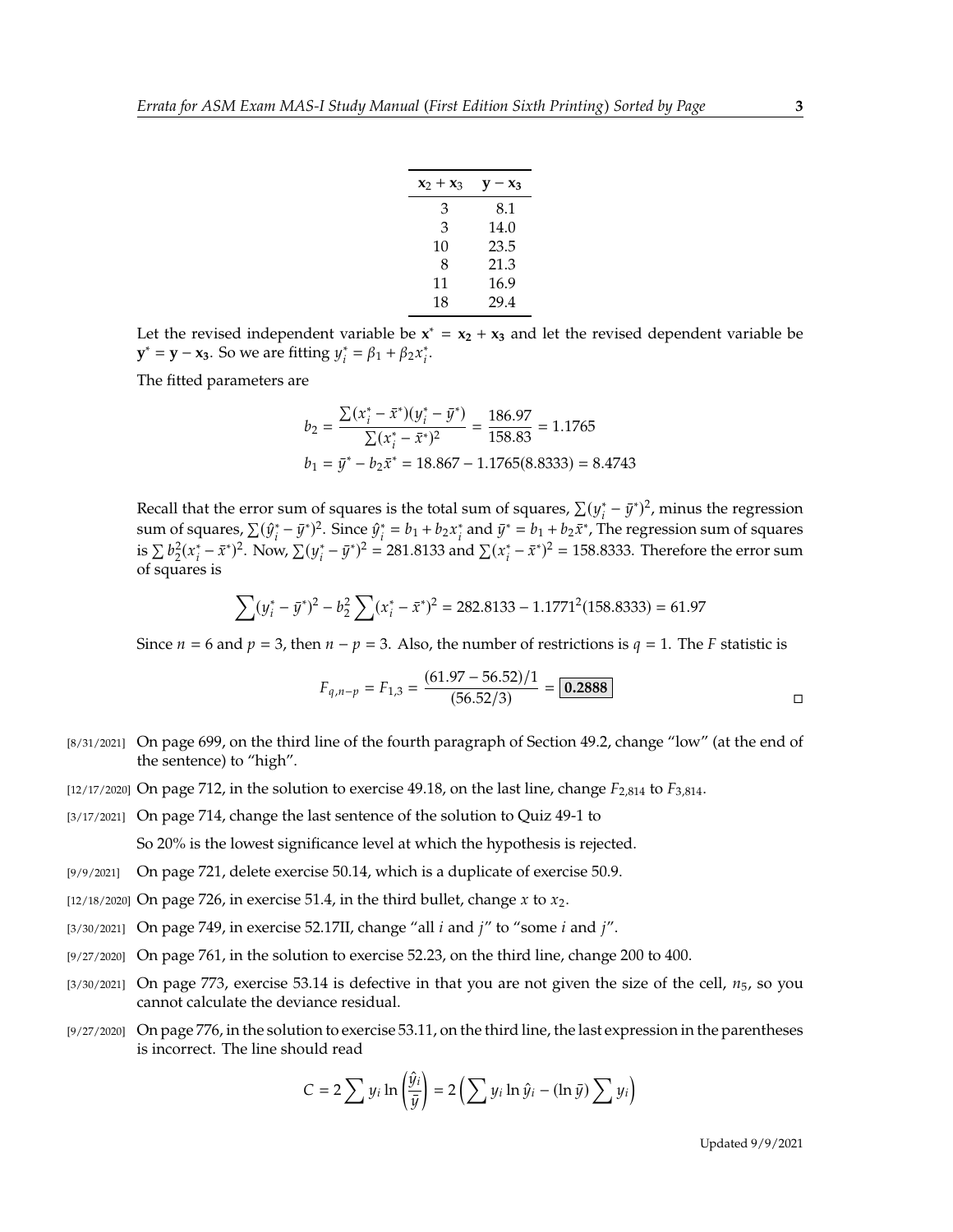- [3/30/2021] On page 787, in the second bullet of Section 55.1, on the second line, change "cannot decrease the RSS and will almost surely increase it" to "cannot increase the RSS and will almost surely decrease it".
- [2/27/2021] On page 811, in exercise 56.20, in the table, change the value for Y corresponding to  $X_1 = 3$ ,  $X_2 = 4$ from 4 to 5.
- [9/9/2021] On page 812, in the solution to exercise 56.11, change the final answer to **10.43478**

[12/18/2020] On page 813, in the solution to exercise 56.16, replace the final answer  $(\hat{\beta}_1, \hat{\beta}_2)$  with  $(\hat{\beta}_1, \hat{\beta}_2) = (3, 0)$ .

[2/25/2021] On page 817, add the following paragraph right before Section 57.3:

The textbook's version of this formula omits  $1/n$ : the sum of the squared errors, rather than the average is used, even though in the corresponding formula for regression (equation (5.3)) the average is used.

- [9/21/2020] On page 859, in exercise 62.7, in the first bullet, change "residual" to "time series".
- [2/13/2021] On page 859, in exercise 62.8, on the first line, replace  $\beta_t$  with  $\beta t$ .
- [4/8/2021] On pages 871 and 874, delete exercise 63.16 and its solution. The original exam question involved an IMA(1,1) series, and belongs in Lesson 65. Here is the question and its solution:

You fit an ARIMA(0,1,1) model to a series, resulting in  $\hat{\beta}_1 = -0.6$ . The one-step and two-step-ahead forecasts are  $\hat{x}$ ,  $y_1 = \hat{x}$ ,  $y_2 = 82$ forecasts are  $\hat{x}_{n+1|n} = \hat{x}_{n+2|n} = 82$ .

Given  $x_{n+1} = 75$ , determine the updated forecast,  $\hat{x}_{n+2|n+1}$ .

(A) 75 (B) 77 (C) 79 (D) 84 (E) 86

**SOLUTION:** In the differenced series,  $\hat{y}_{n+2|n} = \hat{x}_{n+2|n} - \hat{x}_{n+1|n} = 0$ . The error in the one-step ahead forecast is  $w_{n+1}$ . As a result of this error,  $\hat{y}_{n+2|n+1} = -0.6w_{n+1}$ . Also,  $x_{n+1} = \hat{x}_{n+1|n} + w_{n+1}$ . Therefore

$$
\hat{x}_{n+2|n+1} = x_{n+1} + \hat{y}_{n+2|n+1} = \hat{x}_{n+1|n} + w_{n+1} - 0.6w_{n+1} = 82 + (-7) - 0.6(-7) = 79.2
$$
 (C)  $\Box$ 

[3/17/2021] On page 1049, on the first line, change the url to

<https://www.casact.org/exams-admissions/exam-results/past-exams-pass-marks>.

Unfortunately, pre-2011 exams are no longer available, making Sections B.1–B.12 useless. Also, all links have changed, so the direct links to each exam in the other sections are no longer valid.

- $[2/27/2021]$  On page 1156, in the solution to question 33, change  $18.75 + 34.75 + 53.5$  to  $18.75 + 34.75 = 53.5$ , and change "eror" to "error".
- [2/27/2021] On page 1157, at the beginning of the solution to question 35, change "Section 53.1" to "Section 53.2".
- [3/30/2021] On page 1179, replace the solution to question 28 with

This situation is a nominal response situation. The log-odds given here are relative to the base category. Accordingly, we use the formulas of Section 45.2:

$$
\pi_2 = \frac{e^{-0.535}}{1 + e^{-0.535} + e^{-1.489}} = \frac{0.585669}{1 + 0.585669 + 0.225598} = 0.3233
$$
 (B)

[9/9/2021] On page 1240, in the solution to question 29, on the first line, delete the first "for males".